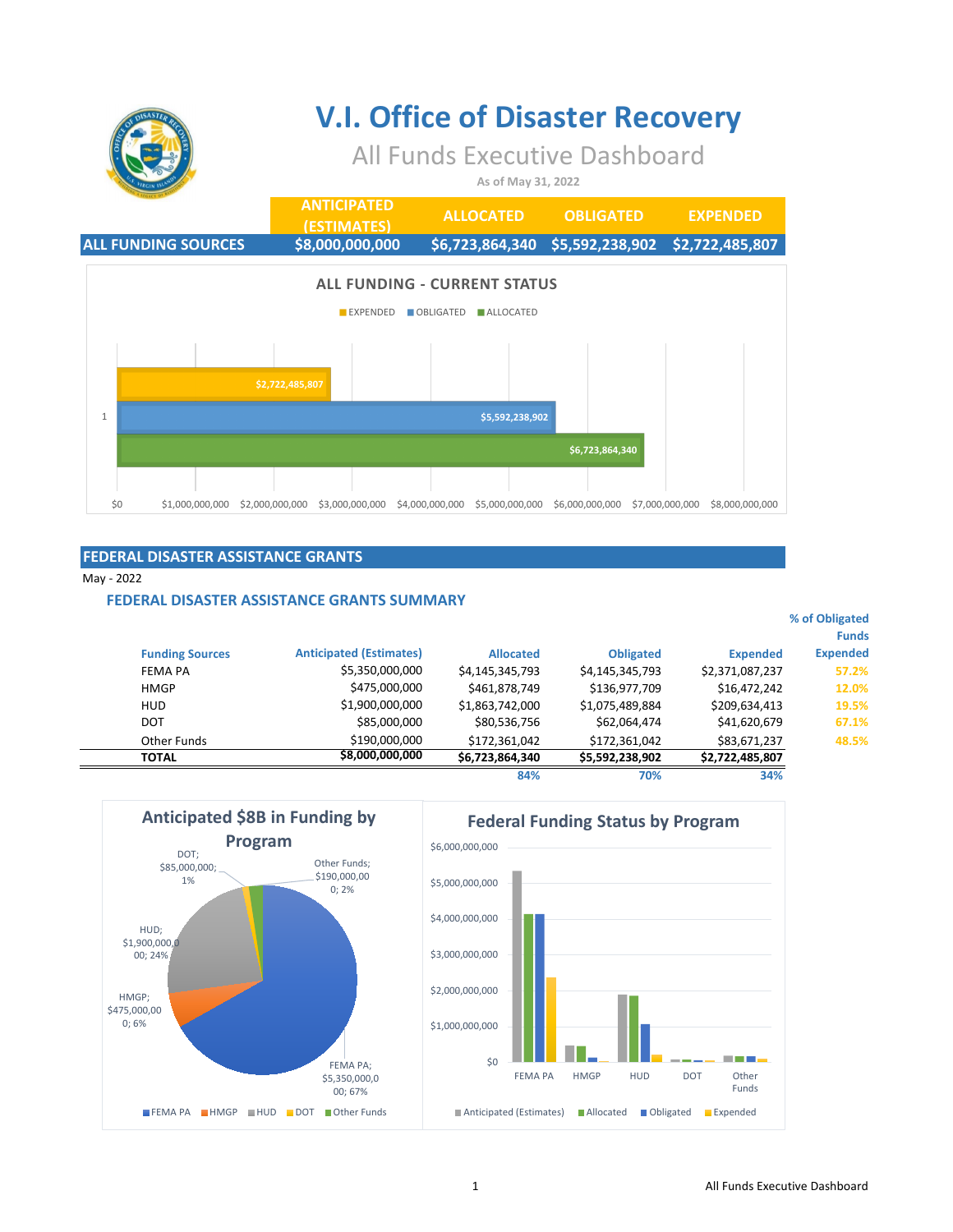

#### **FEMA PA FUNDING BY DISASTER**

| <b>Row Labels</b>  | Sum of Obligated An Sum of Expended Amount |
|--------------------|--------------------------------------------|
| 4335               | 72,846,078.66 \$ 20,080,418.06             |
| 4340               | $$4,072,499,714.53 \t$2,351,006,819.15$    |
| <b>Grand Total</b> | $$4,145,345,793.19$ $$2,371,087,237.21$    |

#### **FEMA PA - OBLIGATED AMOUNT BY DAMAGE CATEGORY**

| <b>Sum of Obligated Amount</b> |                     |    |                  |    |                    |
|--------------------------------|---------------------|----|------------------|----|--------------------|
| <b>Category Code</b>           | 4335                |    | 4340             |    | <b>Grand Total</b> |
| A - Debris Removal             | \$<br>5,861,917.44  | S  | 26,660,081.58    | .s | 32,521,999.02      |
| <b>B</b> - Protective Measures | \$<br>9,407,704.77  | S  | 576,208,902.99   | S  | 585,616,607.76     |
| E - Public Buildings           | \$<br>18,480,279.58 | S. | 2,436,156,237.11 | Ś  | 2,454,636,516.69   |
| <b>F</b> - Public Utilities    | \$<br>802,470.71    | S  | 183,294,370.77   | Ŝ. | 184,096,841.48     |
| G - Recreational or Other      | \$<br>4,277,196.75  | S  | 340,264,851.96   | Ŝ  | 344,542,048.71     |
| Z - State Management           | \$<br>137,975.17    | S  | 476,792,592.64   | Ŝ  | 476,930,567.81     |
| C - Roads & Bridges            | \$<br>33,878,534.24 | Ś  | 33,122,677.48    | Ŝ  | 67,001,211.72      |
| <b>Grand Total</b>             | \$<br>72,846,078.66 | s  | 4,072,499,714.53 | S  | 4,145,345,793.19   |